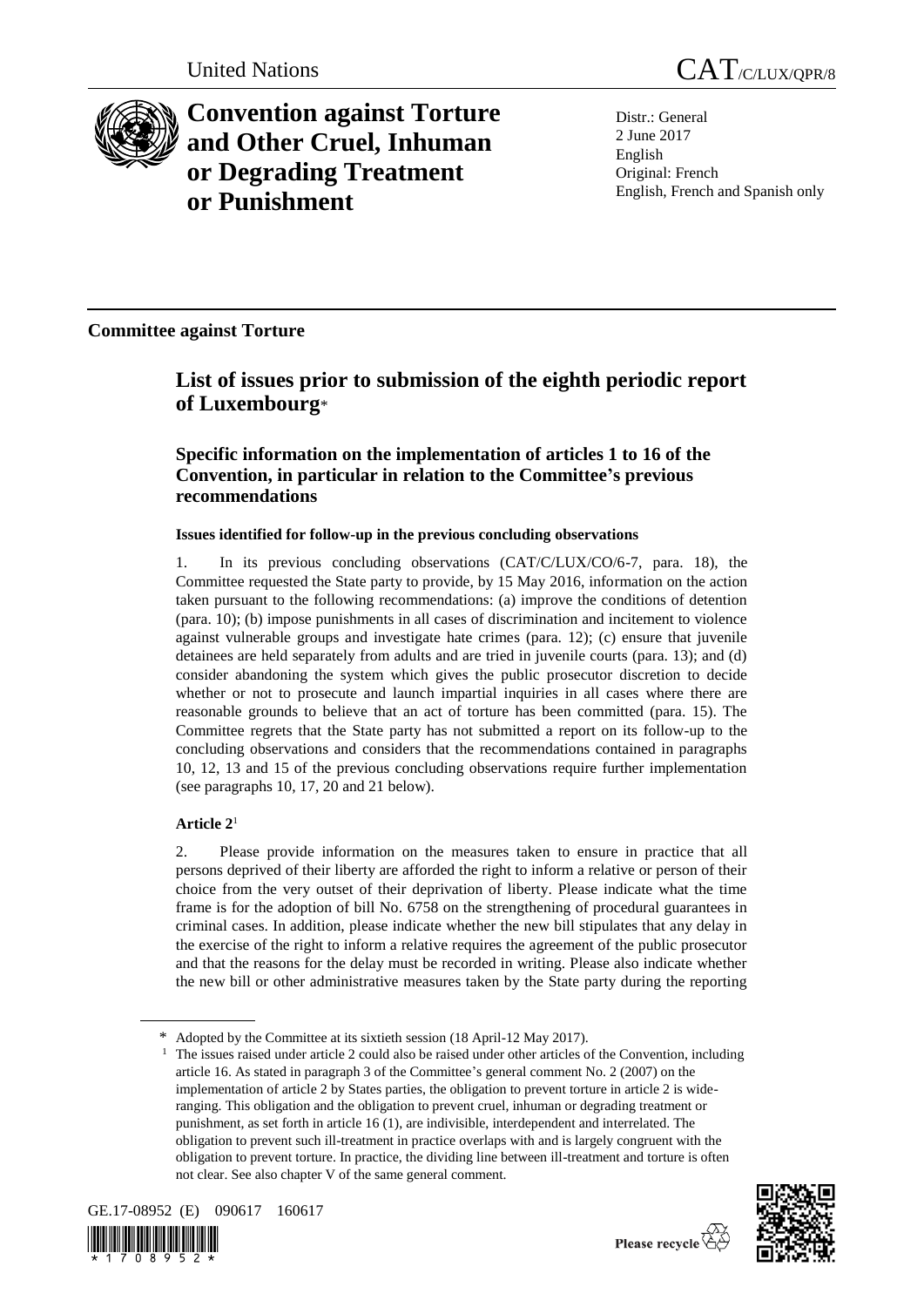period ensure that: (a) all persons deprived of their liberty, whatever the reason, have access to a lawyer from the very outset of their deprivation of liberty; (b) persons deprived of their liberty have access to medical examinations performed out of the hearing and sight of police officers and non-medical personnel; (c) all persons deprived of their liberty, whatever the reason, are informed of all of their rights from the very outset of their deprivation of liberty; and (d) when minors are deprived of their liberty by the police, a trusted adult is informed from the very outset of their deprivation of liberty, and minors are not questioned by the police without the presence of a lawyer.

3. Please provide the following updated information as from June 2015 in relation to human trafficking:

(a) Annual statistical data, disaggregated by the age group, sex, country of origin and employment sector of the victim, on the number of victims of trafficking and the number of complaints lodged or reports registered by the police in connection with this offence, the number of persons investigated, including State agents suspected of involvement, the number of investigations that have led to prosecutions and convictions, and the punishments imposed in cases where the defendant has been found guilty;

(b) Strategies or action plans to combat human trafficking for the purposes of enforced labour which the State party envisages adopting, if any, in the light of the adoption on 29 June 2016 of a strategy for dealing with prostitution which also strengthens the fight against human trafficking for sexual purposes. Please also indicate what measures have been taken to establish a national mechanism to assist front-line professionals in identifying victims, particularly of forced labour and begging, and referring them to assistance and protection services;

(c) The means of redress provided to victims, including legal, medical and psychological assistance, the number of shelters and their occupancy rate, the procedure for obtaining compensation, the percentage of cases in which compensation was awarded and the average amount of such awards. Please explain what efforts have been undertaken to protect trafficking victims and witnesses from reprisals and from being returned to their countries of origin, particularly when they may be at risk of torture.

4. Please provide statistics on the number of complaints received since 2015 in relation to cases of torture and ill-treatment handled by the Advisory Commission on Human Rights in Luxembourg or the Ombudsman, along with information on the follow-up given to those complaints. Please provide information on the implementation by the State party of the recommendations issued since 2015 by the Ombudsman's external service for the monitoring of places of deprivation of liberty. Please also indicate which recommendations have not yet been implemented and the reasons why.

#### **Article 3**

5. Please provide annual statistical data for the period from 2015 onward, disaggregated by sex, country of origin and age group, on persons seeking asylum, including:

(a) The number of asylum applications registered;

(b) The number of applications for asylum, refugee status or other forms of humanitarian protection that were granted and the number of cases, if any, in which protection was granted in application of the principle of non-refoulement;

The number of torture victims identified among asylum seekers as compared with the total number of asylum seekers, the procedures used to identify them and the measures taken to assist identified torture victims, indicating whether medical examinations that include an evaluation of the trauma suffered by victims are carried out upon their arrival at reception centres, international areas at airports or detention centres;

(d) The number of persons extradited, expelled or returned and the countries to which they were sent;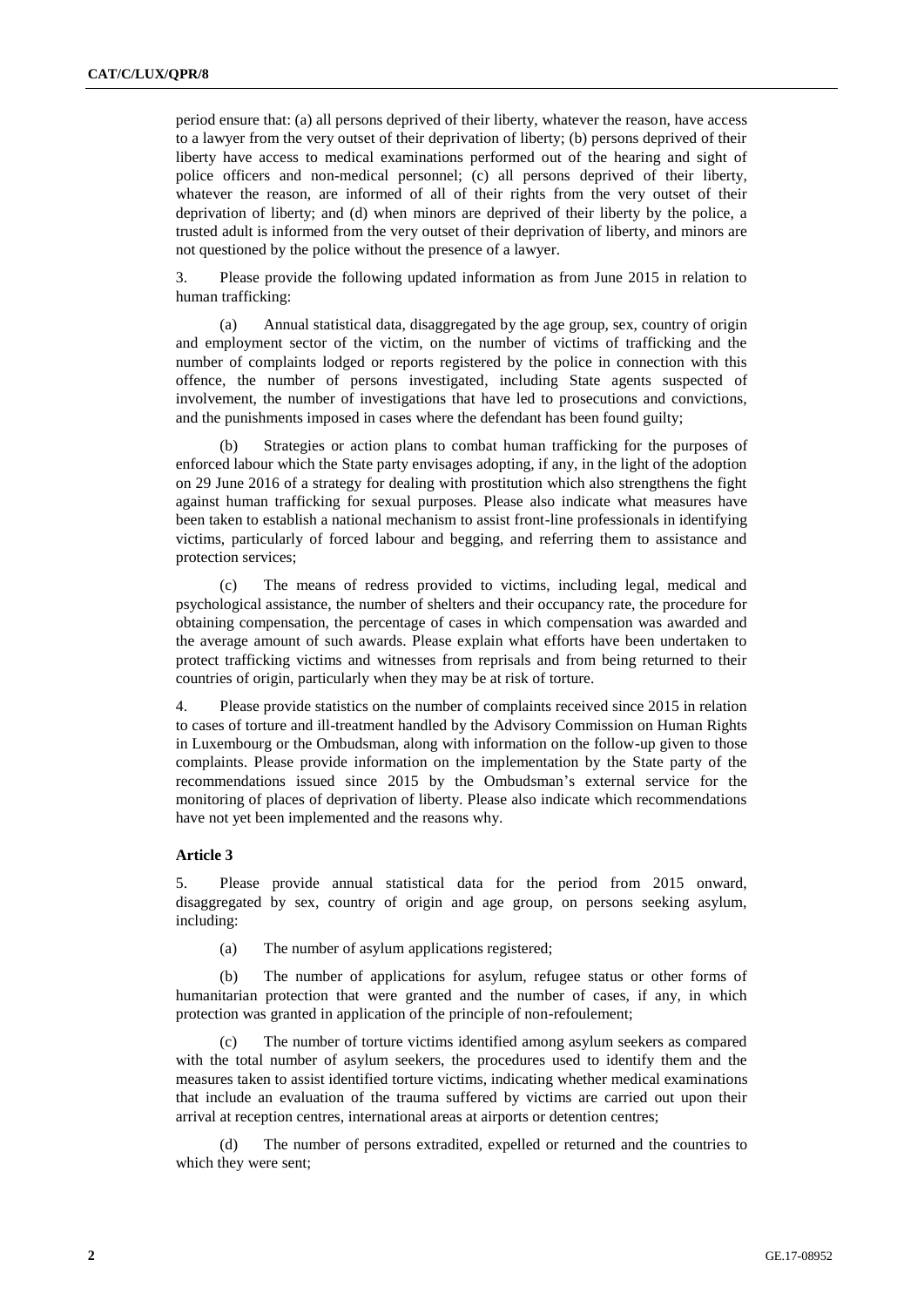(e) The number of appeals filed against expulsion or extradition decisions on the grounds that applicants would be in danger of being subjected to torture in their countries of destination and the result of those appeals.

6. In view of the adoption on 18 December 2015 of the International Protection and Temporary Protection Act, please specify:

(a) The applicable criteria for granting free legal assistance to applicants for international protection and the authority empowered to grant such assistance;

(b) Whether there is an effective judicial remedy with automatic suspensive effect for challenging the deportation of persons seeking international protection and other undocumented migrants;

(c) The measures taken to provide a simple and rapid procedure for applying for international protection. In that regard, please indicate how much time, on average, passes between the filing of the application for international protection and the summoning of the applicant to present his or her application pursuant to article 6 of the Act and what types of support are available to applicants during that period;

(d) The measures that the State party has taken to ensure that, even under the Dublin system, a destination country's asylum policy offers sufficient guarantees that the person concerned will not be removed to his or her country of origin without a prior assessment of the risks involved.<sup>2</sup>

# **Articles 5, 7 and 8**

7. Please indicate whether, since the consideration of the previous report, the State party has rejected, for any reason, any requests from another State for the extradition of an individual suspected of having committed acts of torture and has prosecuted the individual itself.

#### **Article 10**

8. In the light of the Committee's previous concluding observations (para. 14), please provide information on the training provided to all State agents involved in holding persons in custody or in the interrogation or treatment of any individual who is in any form of detention or imprisonment, specifying the overall size of the target group, the percentage of that group who have received training and how frequently training is provided, in the following subjects:

(a) The provisions of the Convention and the specific obligations incumbent on the staff in question;

(b) The guidelines provided for the detection of signs of torture and ill-treatment in accordance with international standards, particularly those outlined in the Manual on the Effective Investigation and Documentation of Torture and Other Cruel, Inhuman and Degrading Treatment or Punishment (Istanbul Protocol);

Non-coercive and non-restraint investigation techniques and the principle of the use of force only as a last resort;

(d) The identification of asylum seekers who have been the victims of trafficking, torture or sexual violence.

9. Please indicate whether the State party has developed specific methodologies for evaluating the effectiveness and impact of such training in terms of the prevention of torture and the observance of the absolute prohibition of torture.

<sup>2</sup> European Court of Human Rights, *Sharifi and others v. Italy and Greece*, No. 16643/09, 21 October 2014.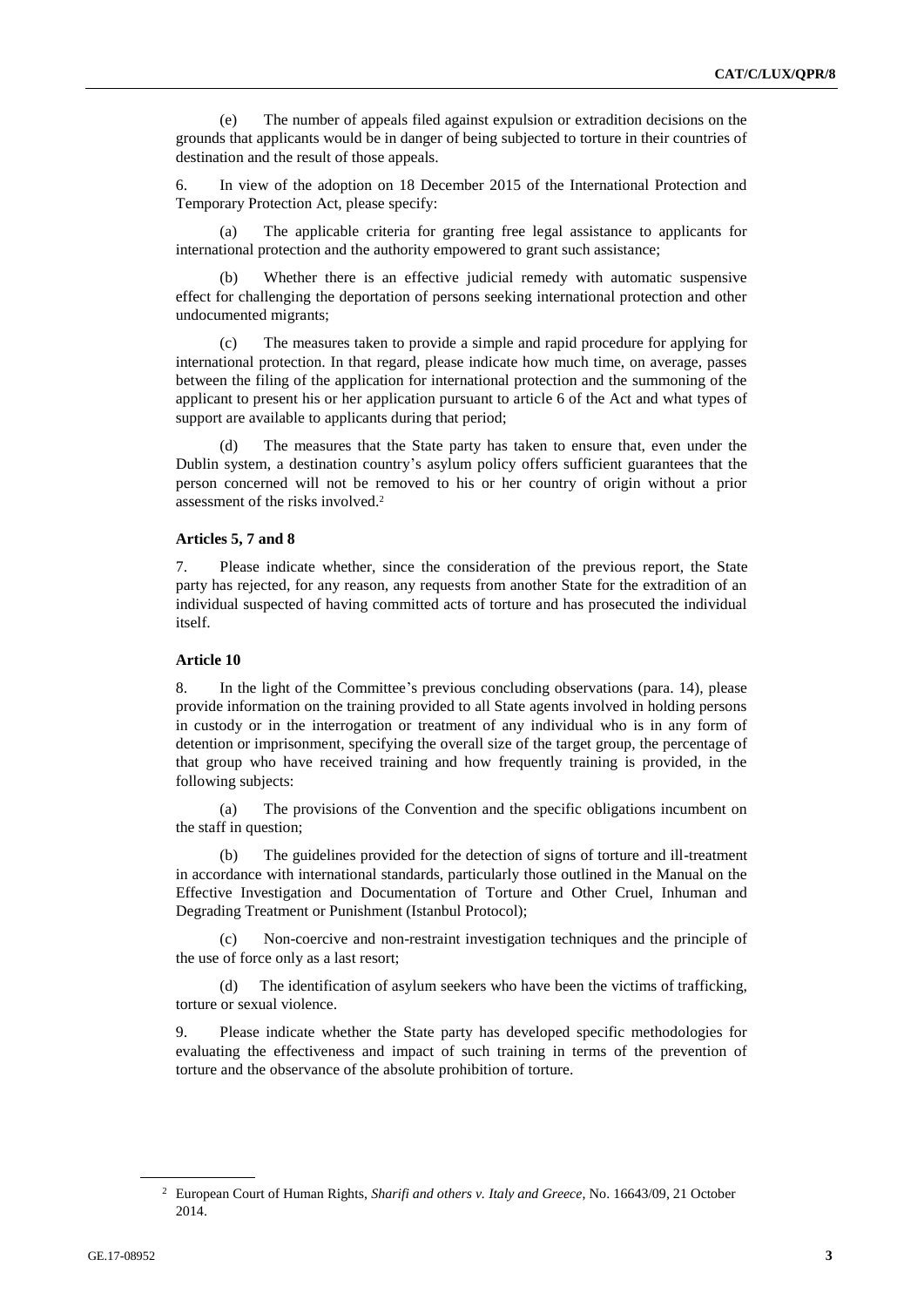# **Article 11**

10. With reference to the Committee's previous concluding observations (para. 10), please provide updated information on:

(a) The occupancy rate of all places of detention, including police stations;

(b) The number of pretrial detainees (disaggregated by sex, age group and ethnic origin or nationality), the proportion of the total number of prisoners who are in pretrial detention and the average and maximum duration of pretrial detention;

(c) The measures taken to improve health conditions in prisons, including the roll-out of the project to screen off the toilet area in all cells, as well as in police stations, and the steps taken to provide mattresses in all short-term detention cells;

(d) The measures taken to put an end to the practices of: (i) the use of security cells measuring 2  $m<sup>2</sup>$  or less for interrogations and as holding cells for extended periods of time; (ii) the handcuffing of persons deprived of their liberty to immovable objects, for example the chairs in the lobby of the police response centre at the Luxembourg railway station.

11. With reference to the Committee's previous concluding observations (para. 11), please provide updated information on:

(a) The measures taken to ensure that persons deprived of their liberty are guaranteed access to necessary medical treatment, including outside medical care;

The timetable for the opening and entry into operation of the psychosocial legal unit adjacent to the Luxembourg prison centre as a means of improving access to health care for prisoners with severe psychiatric disorders;

(c) The measures taken to ensure in practice that a medical examination is performed within 24 hours of a person's arrival at a prison centre, State socio-educational centre or detention centre and that medical reports prepared on arrival or thereafter contain: (i) a full description of the medical findings, including any injuries, based on a thorough examination; (ii) any relevant statements made by the patient; and (iii) the comments of health professionals in connection with points (i) and (ii).

12. Please provide the following information regarding the disciplinary regime in prisons and detention centres:

(a) The measures taken to abolish solitary confinement and to amend the law applicable to the practice of placing a prisoner in isolation as a disciplinary measure to ensure that: (i) it is used only as a last resort and for the shortest period of time possible, and there is a set limit on the maximum period of time that it can be applied; (ii) it is never applied to juveniles or persons with psychosocial disabilities; (iii) there are clear and specific criteria for its application; and (iv) detainees who are being held in isolation can have contact with their family during the application of this sanction. Please clarify how often a detainee's physical and mental condition is monitored while he or she is held in isolation. Please provide annual statistical data as from 2015 on the number of detainees placed in isolation and the maximum and average duration of such confinement during that period;

(b) The measures taken to ensure that prisoners are heard in person by the authority responsible for ordering the imposition of such a disciplinary measure and are able to cross-examine witnesses against them before that measure is imposed;

(c) The measures taken to ensure that decisions on the placement of prisoners in security units and on the extension thereof are reasoned and are communicated to those affected, and that those decisions can be appealed;

(d) Steps taken to establish impartial mechanisms for recording and dealing with complaints by prisoners about their conditions of detention and the disciplinary measures imposed on them.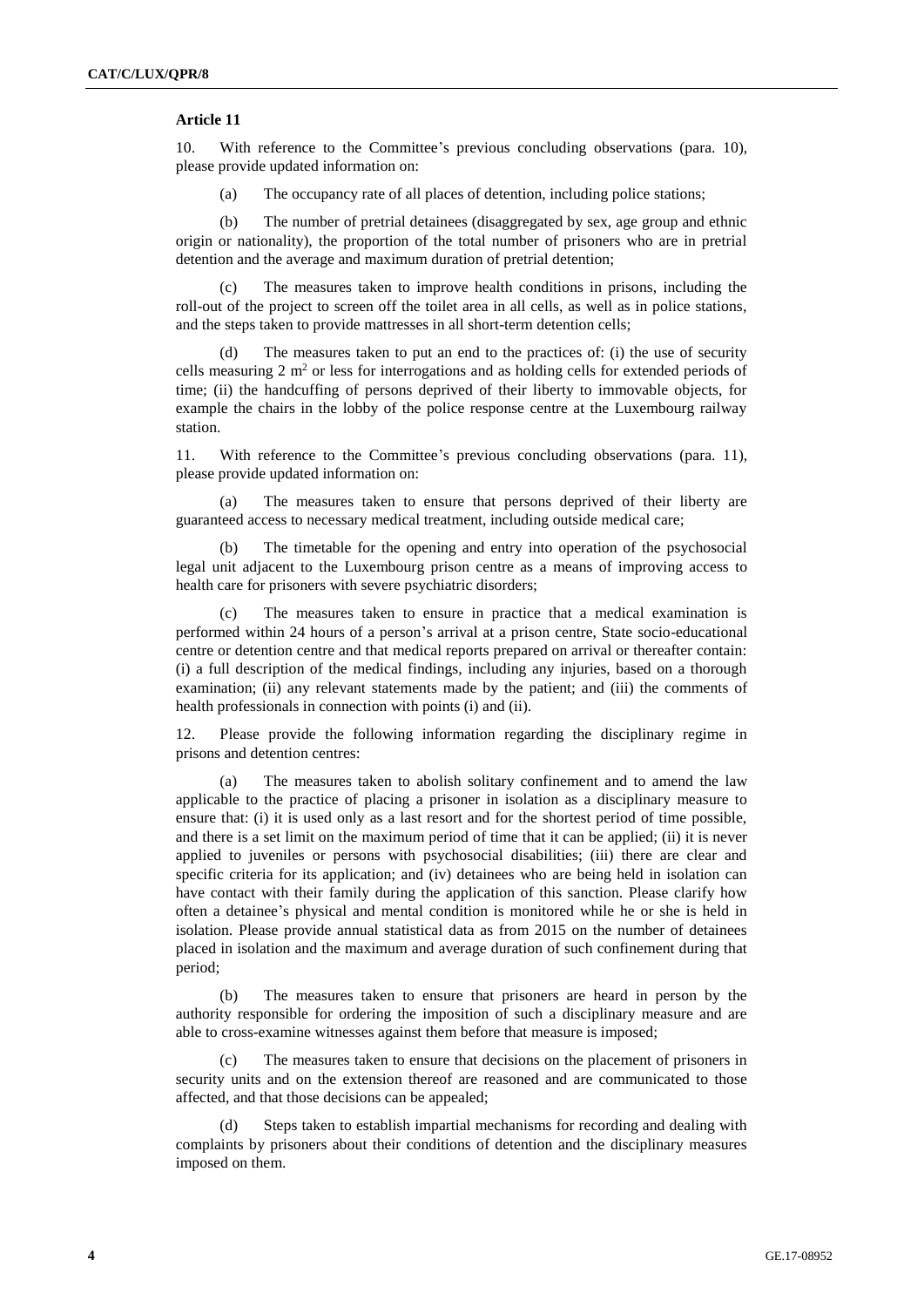13. Please provide the following:

(a) Annual statistical data from 2015 onward, disaggregated by the place of deprivation of liberty, sex, age group and ethnicity of the victim, on: (i) the number of deaths in custody, with an indication of the cause of death in each case; (ii) the number of persons injured as a result of violence committed inside places of detention, along with an indication in each case of whether the perpetrator was a prison employee or another detainee. Please also provide detailed information on the outcome of investigations into such deaths or violence, including the penalties imposed on perpetrators of torture, illtreatment or negligence causing death or injury. Please also indicate what information and remedies were provided to the victims of such violations and their families;

(b) Information on the measures taken to counter the problem of inter-prisoner violence, improve the detection and monitoring of at-risk detainees and prevent suicide;

Information on the evaluation of the programmes in place to prevent suicide and reduce incidents of inter-prisoner violence and ill-treatment in places of detention.

14. Please clarify whether the State party has established guidelines for determining, on a case-by-case basis, the necessity and proportionality of placing undocumented migrants in administrative detention and for ensuring that they are detained only as a measure of last resort, after alternatives to detention have been duly examined and exhausted, and for as short a period as possible. Please also explain what measures have been taken to guarantee a prompt and thorough judicial review of decisions to deprive an individual of his or her liberty on the grounds of migration status.<sup>3</sup>

15. Please provide annual data for the period under review on:

(a) The percentage of asylum seekers and persons requesting international protection who have been detained per year, the legal basis for their detention, the average duration of their detention and the percentage of cases in which alternatives to detention were applied;

(b) The percentages of unaccompanied children and of families with children who have been detained, their conditions of detention, the type of establishment and the regime applied, the percentage of cases in which alternatives to detention have been applied and the average duration of their detention;

(c) The average duration of the detention of undocumented migrants and the percentage of cases each year in which alternatives to administrative detention were applied in practice as compared with the percentage of cases in which detention was imposed.

#### **Articles 12 and 13**

16. With reference to the Committee's previous concluding observations (para. 17), please provide detailed statistical data as from 2015, disaggregated by the offence committed and the ethnicity, age group and sex of the victim, on:

(a) The number of complaints filed and police reports issued regarding offences such as torture and ill-treatment, complicity or participation in such acts, the alleged excessive use of force by law enforcement officials or the use of such force with the knowledge or consent of such officials;

(b) The number of investigations initiated as a result of those complaints and the initiating authority;

- (c) The number of investigations that were dismissed;
- (d) The number of investigations that led to prosecutions;
- (e) The number of trials that led to convictions;

(f) The nature of the penal and disciplinary measures applied and the length of the prison sentences imposed.

<sup>3</sup> European Court of Human Rights, *M.A. v. Cyprus*, No. 41872/10, ECHR 2013 (extracts).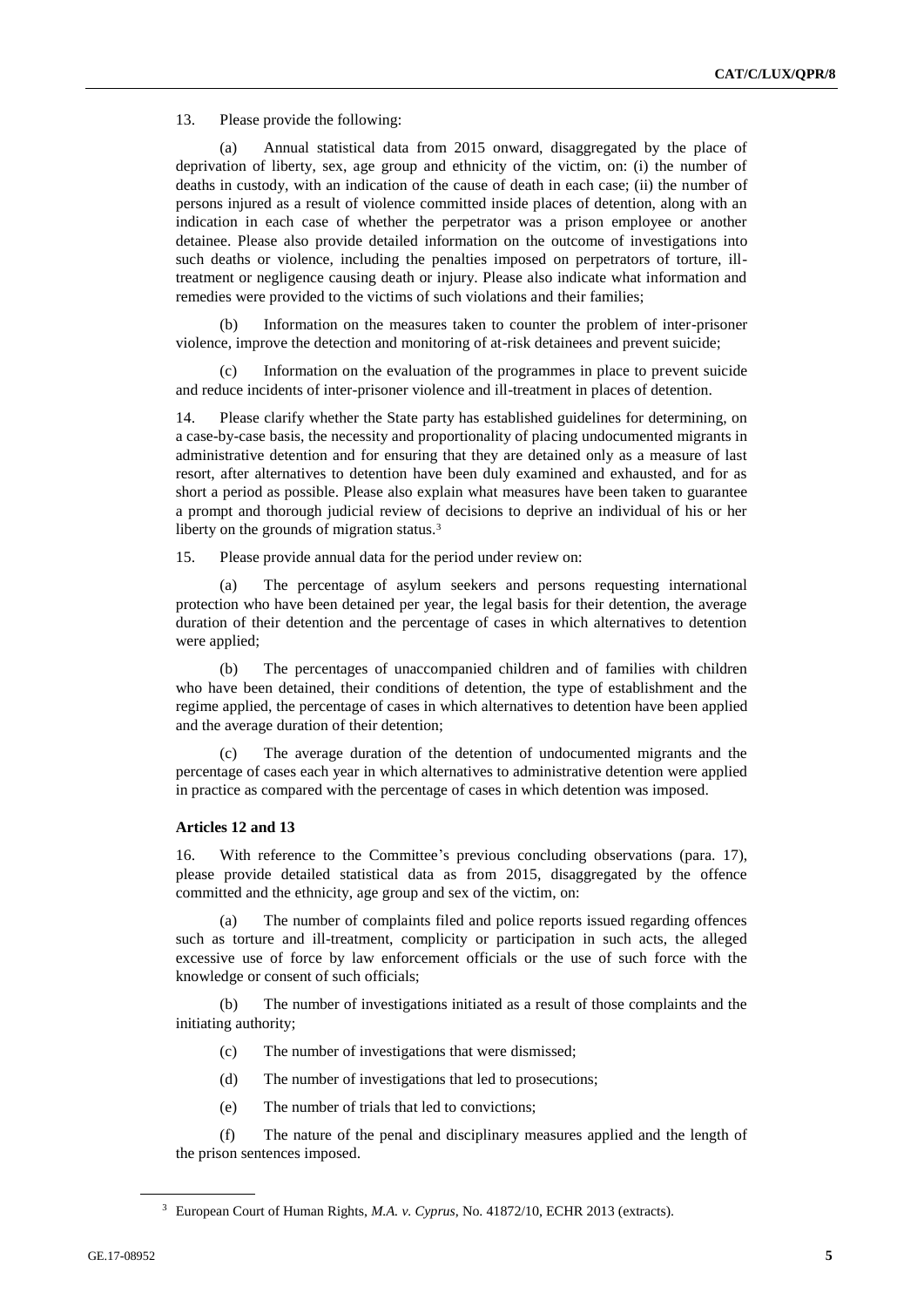17. With reference to the Committee's previous concluding observations (para. 15), please indicate whether the State party is considering abandoning the system which gives the public prosecutor discretion to decide whether or not to prosecute, in order to remove all doubt as to the obligation of the competent authorities to launch impartial investigations immediately and systematically in all cases in which there are reasonable grounds for believing that an act of torture has been committed anywhere in the territory under its jurisdiction. Please also specify the number of ex officio investigations into cases of torture and ill-treatment and of corresponding ex officio prosecutions undertaken each year, the number of cases of torture or ill-treatment reported by doctors after they had performed medical examinations of detainees and the action taken in response to those reports.

18. With reference to the Committee's previous concluding observations (para. 16), please indicate:

(a) What the timetable is for the adoption of the necessary legislative and regulatory measures for the reorganization of the Inspectorate General of the Police, as indicated in the report of the Inspectorate General in 2015. Please describe the proposals that have been put forward for ensuring the independence and impartiality of this body;

(b) Whether all agents suspected of having engaged in torture or ill-treatment are suspended or reassigned during the corresponding investigation.

## **Article 14**

19. With reference to the Committee's previous concluding observations (para. 17) and in the light of paragraph 46 of its general comment No. 3 (2012) on the implementation of article 14 by States parties, please provide information on:

(a) Redress (restitution, satisfaction, including restoration of dignity and reputation, and guarantees of non-repetition) and compensation measures ordered by the courts or other administrative bodies in favour of victims of torture and ill-treatment and their families since the consideration of the last periodic report. This should include the number of requests for compensation that have been made, the number that have been granted, the amounts awarded and the amounts actually provided in each case;

(b) Any rehabilitation programmes for victims of torture or ill-treatment, specifying whether they provide for medical and psychological assistance.

#### **Article 16**

20. In the light of the Committee's previous concluding observations (para. 12), please provide information on the fight against racism and xenophobia and, in particular, the measures taken to prevent, prohibit and establish punishments for acts of violence or incitement to hatred directed at vulnerable groups and the excessive use of force by the police against members of minority groups, as well as the measures taken to ensure that such acts are effectively investigated and that the perpetrators are prosecuted.

21. In the light of the Committee's previous concluding observations (para. 13), please provide information on the steps taken by the State party to enhance the rights of children in conflict with the law and to strengthen measures for their protection in places of detention and prisons. Please indicate in particular:

What the timetable is for the opening and entry into operation of the security unit in the residential facility at the Dreiborn State Socio-educational Centre and what measures have been taken to ensure that minors in Luxembourg prison are housed completely separately from adults in the meantime;

(b) What measures have been taken to ensure that persons under the age of 18 years who are in conflict with the law are deprived of their liberty only as a last resort and are tried in juvenile courts and with priority being given to the application of alternative measures. Please indicate the number of minors, disaggregated by age, sex and ethnic origin, who have been indicted and sentenced to imprisonment each year as compared to the number who have been given non-custodial sentences.